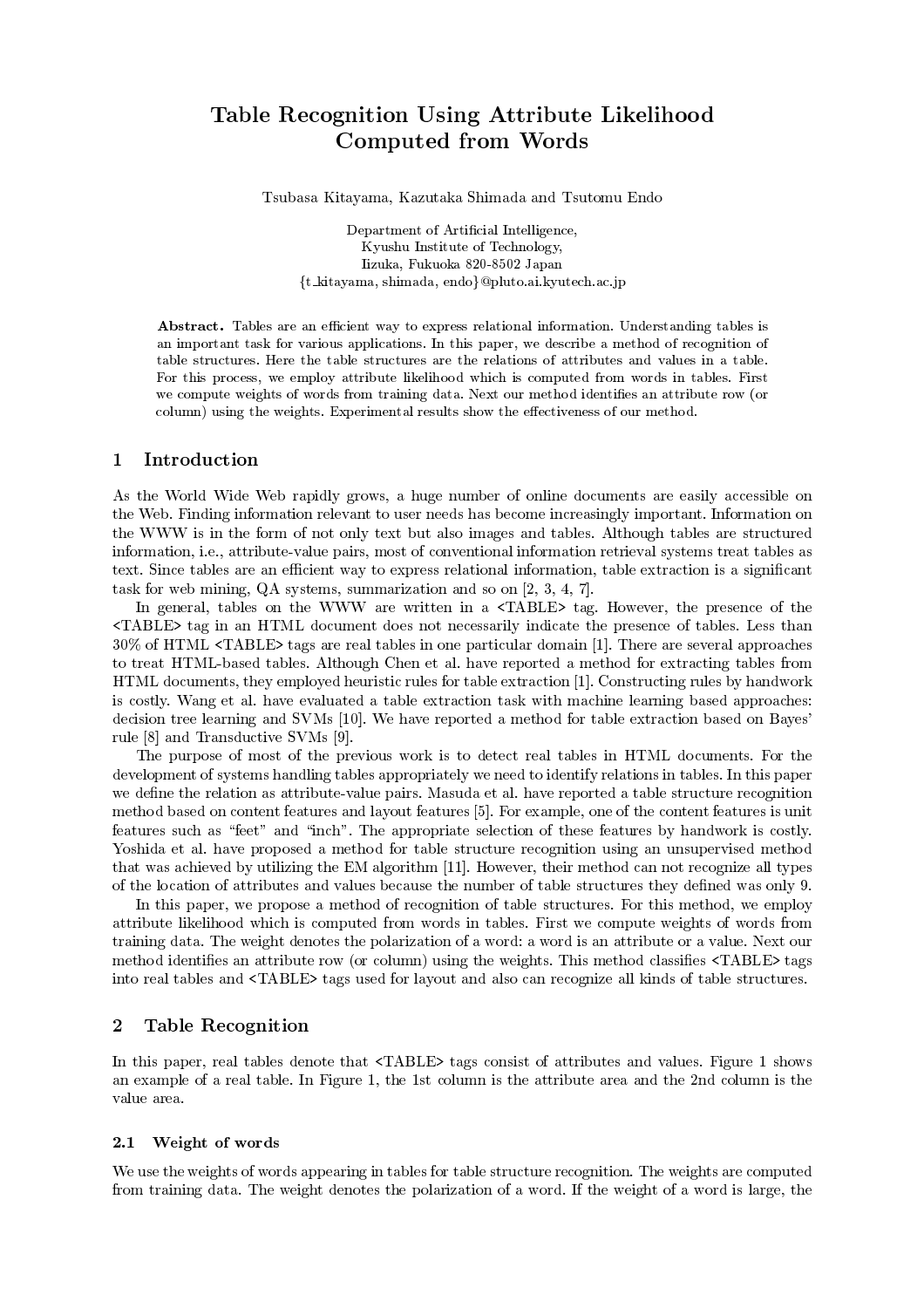| Index Value: | 11,005.74             |
|--------------|-----------------------|
| Trade Time:  | Mar 8                 |
| Change:      | $+25.05(0.23%)$       |
| Prev Close:  | 10,980.69             |
| Open:        | 10,977.08             |
| Day's Range: | 10,922.73 - 11,026.71 |
| 52wk Range:  | 9,961.52 - 11,182.70  |

Fig. 1. An example of a real table.

word appears frequently in attribute rows and columns. For this process, we need a corpus containing tagged cells ("attribute" or "value").

The algorithm consists of the following steps:

- 1. Extract word strings in table cells from training data.
- 2. Divide the word strings into words. In order to obtain the words, we use the Japanese morphological analyzer  $ChaSen<sup>1</sup>$ .
- 3. For each word, the weight is computed as follows:

$$
P_{word}(w) = \frac{freq_{attr}^w}{freq_{table}^w}
$$
\n(1)

where  $freq_{attr}^w$  is the frequency of a word w in attribute rows or columns.  $freq_{table}^w$  is the frequency of the word  $w$  in training data.

 $P_{word}(w)$  is a probability that the word w occurs in attribute rows or columns.

### 2.2 Attribute likelihood

We estimate attribute likelihood of each row and column by using the word weights computed by Eq. (1). First we compute the weight of each cell and then the weight of all cells. Finally we compute the influence of each row and column. If the attribute likelihood computed from the influence is more than or equal to a threshold, the  $\langle \text{TABLE} \rangle$  tag is a real table and the row or column is an attribute. If not, our method judges that the <TABLE> tag is used for layout.

The algorithm consists of the following steps:

a) Compute the weight of each cell. It is computed as follows:

$$
P_{cell}(x) = \frac{\sum_{w \in x} P_{word}(w)}{N_x} \tag{2}
$$

where x and  $N_x$  is a cell and the number of words in the cell x respectively. If a cell does not contain any words extracted in Section 2.1, the weight of the cell  $(P_{cell}(x))$  is 0.

b) Compute the weight of a table as follows:

$$
P_{table}(t) = \frac{\sum_{x \in t} P_{cell}(x)}{N_t}
$$
\n(3)

where t and  $N_t$  is a  $\langle \text{TABLE} \rangle$  tag and the number of cells in the  $\langle \text{TABLE} \rangle$  tag t respectively. c) Compute the influence of each row and column. We compute two values as follows:

$$
P_{row}(i) = \frac{\sum_{x \in t, x \notin i} P_{cell}(x)}{N_t^i}, \quad P_{col}(j) = \frac{\sum_{x \in t, x \notin j} P_{cell}(x)}{N_t^j}
$$
(4)

where i and j are a row and a column respectively.  $N_t^i$  and  $N_t^j$  are the total number of cells from which the row *i* and the column *j* were removed. If *i* (or *j*) is an attribute in *t*,  $P_{row}(i)$  (or  $P_{col}(j)$ ) is small value.

**d**) Detect the minimum value  $P_{min}$  from all  $P_{row}$  and  $P_{col}$ . Finally we compute the maximum value of attribute likelihood.

$$
P_{max} = P_{table} - P_{min} \tag{5}
$$

If  $P_{max} > Th$ , the row or the column is an attribute of the table t. Th is a threshold value.

Figure 2 shows an example of the process. The values in the cells in Fig. 2 denote the values of  $P_{cell}(x)$ .  $\frac{1 \text{ http://chasen.naist.jp/hiki/ChaSen/">1 \text{ http://chasen.naist.jp/hiki/ChaSen/}}$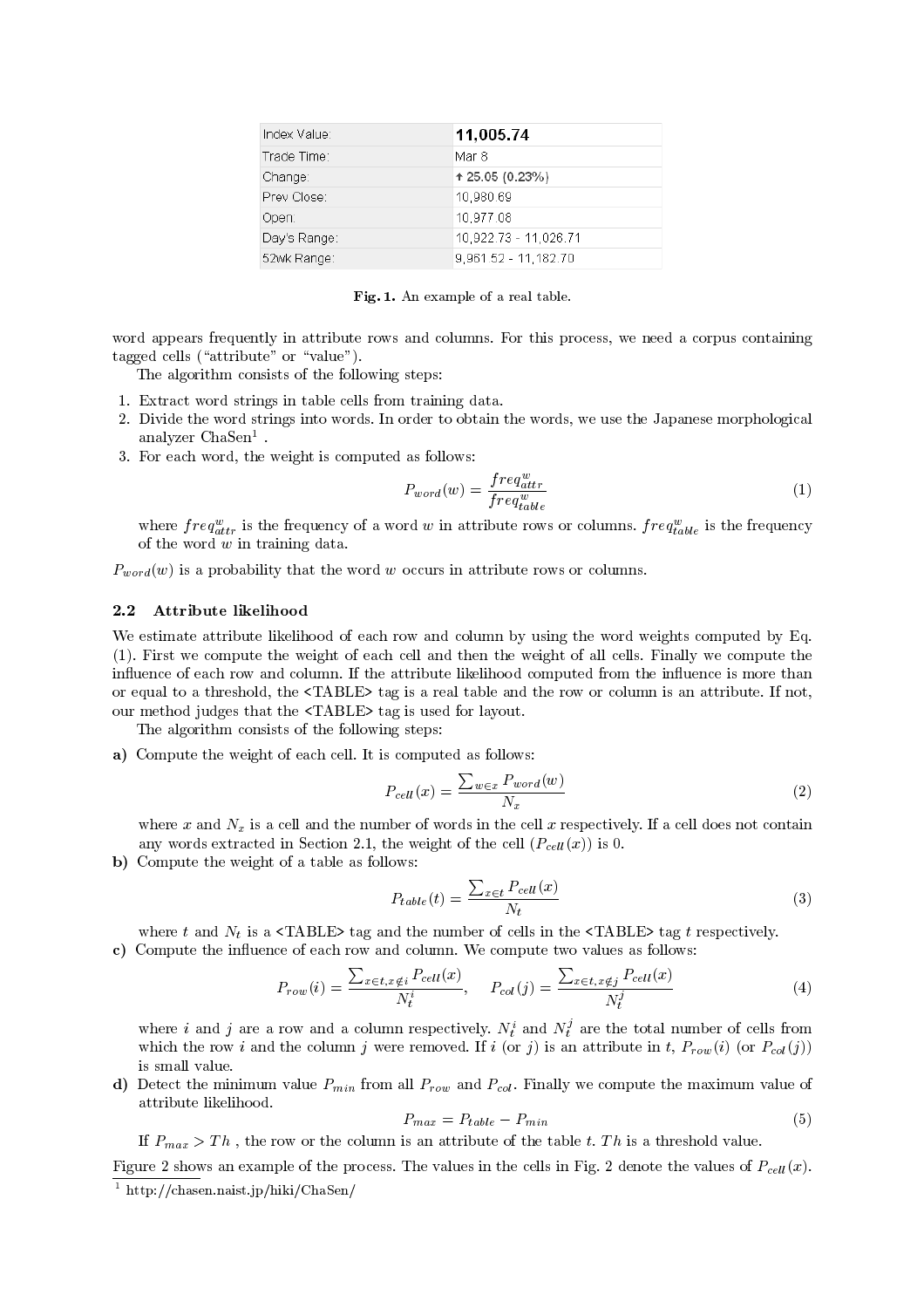

 $\mathbf{r}$ ,  $\mathbf{r}$ ,  $\mathbf{r}$  and  $\mathbf{r}$  and  $\mathbf{r}$  are  $\mathbf{r}$  and  $\mathbf{r}$  are  $\mathbf{r}$ 

### 

#### 3.1 Dataset

 -- - - - "  $\frac{1}{2}$  -  $\frac{1}{2}$  -  $\frac{1}{2}$  -  $\frac{1}{2}$  -  $\frac{1}{2}$  -  $\frac{1}{2}$  -  $\frac{1}{2}$  -  $\frac{1}{2}$  -  $\frac{1}{2}$  -  $\frac{1}{2}$  -  $\frac{1}{2}$  -  $\frac{1}{2}$  -  $\frac{1}{2}$  -  $\frac{1}{2}$  -  $\frac{1}{2}$  -  $\frac{1}{2}$  -  $\frac{1}{2}$  -  $\frac{1}{2}$  -  $\frac{1$  $\sim$  " )((9 -.- - - - - -.- -- sa> tags, simG> tags, colpran and nowSPAN attributes to the -- 4H.I> JHI> - - ( - - - - - - - 3111 -.--" -.- - - - - -.-- $\overline{a}$  and  $\overline{a}$  and  $\overline{a}$  and  $\overline{a}$  and  $\overline{a}$  and  $\overline{a}$  and  $\overline{a}$  and  $\overline{a}$  and  $\overline{a}$  and  $\overline{a}$  and  $\overline{a}$  and  $\overline{a}$  and  $\overline{a}$  and  $\overline{a}$  and  $\overline{a}$  and  $\overline{a}$  and  $\overline{a}$  and layout. We evaluated our method with 5-fold cross validation.

o de momo a nocas a empereix - e m eno apposition proposso or eno mammant existo or apprisato into - - - - 
- -5

$$
Th = \frac{\text{# of words that belong to attributes in training data}}{\text{# of words in training data}} \tag{6}
$$

#### 3.2 **Experimental results**

 $\frac{1}{1}$   $\frac{1}{1}$   $\frac{1}{1}$   $\frac{1}{1}$   $\frac{1}{1}$   $\frac{1}{1}$   $\frac{1}{1}$   $\frac{1}{1}$   $\frac{1}{1}$   $\frac{1}{1}$   $\frac{1}{1}$   $\frac{1}{1}$   $\frac{1}{1}$   $\frac{1}{1}$   $\frac{1}{1}$   $\frac{1}{1}$   $\frac{1}{1}$   $\frac{1}{1}$   $\frac{1}{1}$   $\frac{1}{1}$   $\frac{1}{1}$   $\frac{1}{1}$  - - -- (( >" --

$$
S_{row}(i) = \frac{\sum_{x \in i} P_{cell}(x)}{\# \text{ of cells in a row } i}, \quad S_{col}(j) = \frac{\sum_{x \in j} P_{cell}(x)}{\# \text{ of cells in a column } j}
$$
(7)

 $\sum_{i=1}^{n} \frac{1}{i!} \sum_{j=1}^{n} \frac{1}{j!} \sum_{j=1}^{n} \frac{1}{j!} \sum_{j=1}^{n} \frac{1}{j!} \sum_{j=1}^{n} \frac{1}{j!} \sum_{j=1}^{n} \frac{1}{j!} \sum_{j=1}^{n} \frac{1}{j!} \sum_{j=1}^{n} \frac{1}{j!} \sum_{j=1}^{n} \frac{1}{j!} \sum_{j=1}^{n} \frac{1}{j!} \sum_{j=1}^{n} \frac{1}{j!} \sum_{j=1}^{n} \frac{1}{j!} \sum_{j$ 

 $\frac{1}{\sqrt{2}}$  and  $\frac{1}{\sqrt{2}}$  and  $\frac{1}{\sqrt{2}}$  and  $\frac{1}{\sqrt{2}}$  and  $\frac{1}{\sqrt{2}}$  and  $\frac{1}{\sqrt{2}}$  and  $\frac{1}{\sqrt{2}}$  and  $\frac{1}{\sqrt{2}}$  and  $\frac{1}{\sqrt{2}}$  and  $\frac{1}{\sqrt{2}}$  and  $\frac{1}{\sqrt{2}}$  and  $\frac{1}{\sqrt{2}}$  and  $\frac{1}{\sqrt{2}}$  and - D 11+ - $\frac{1}{2}$   $\frac{1}{2}$   $\frac{1}{2}$   $\frac{1}{2}$   $\frac{1}{2}$   $\frac{1}{2}$   $\frac{1}{2}$   $\frac{1}{2}$   $\frac{1}{2}$   $\frac{1}{2}$   $\frac{1}{2}$   $\frac{1}{2}$   $\frac{1}{2}$   $\frac{1}{2}$   $\frac{1}{2}$   $\frac{1}{2}$   $\frac{1}{2}$   $\frac{1}{2}$   $\frac{1}{2}$   $\frac{1}{2}$   $\frac{1}{2}$   $\frac{1}{2}$   $\mathbf{r}$  , the state of the state of the state of the state of the state of the state of the state of the state of the state of the state of the state of the state of the state of the state of the state of the state of th  $\mathbf{A}$ handwork.

H -- - - - - - -  -  $\Gamma$   $\Gamma$   $\Gamma$   $\Gamma$  $\cdots$  . The contract of the contract of the contract of the contract of the contract of the contract of

<sup>.</sup> The <code>sax</code> tag is the anchor tag for hypertext documents. The simule ag is used to insert images within text.  $\blacksquare$  . The set of the set of the set of the set of the set of the set of the set of the set of the set of the set of the set of the set of the set of the set of the set of the set of the set of the set of the set of the